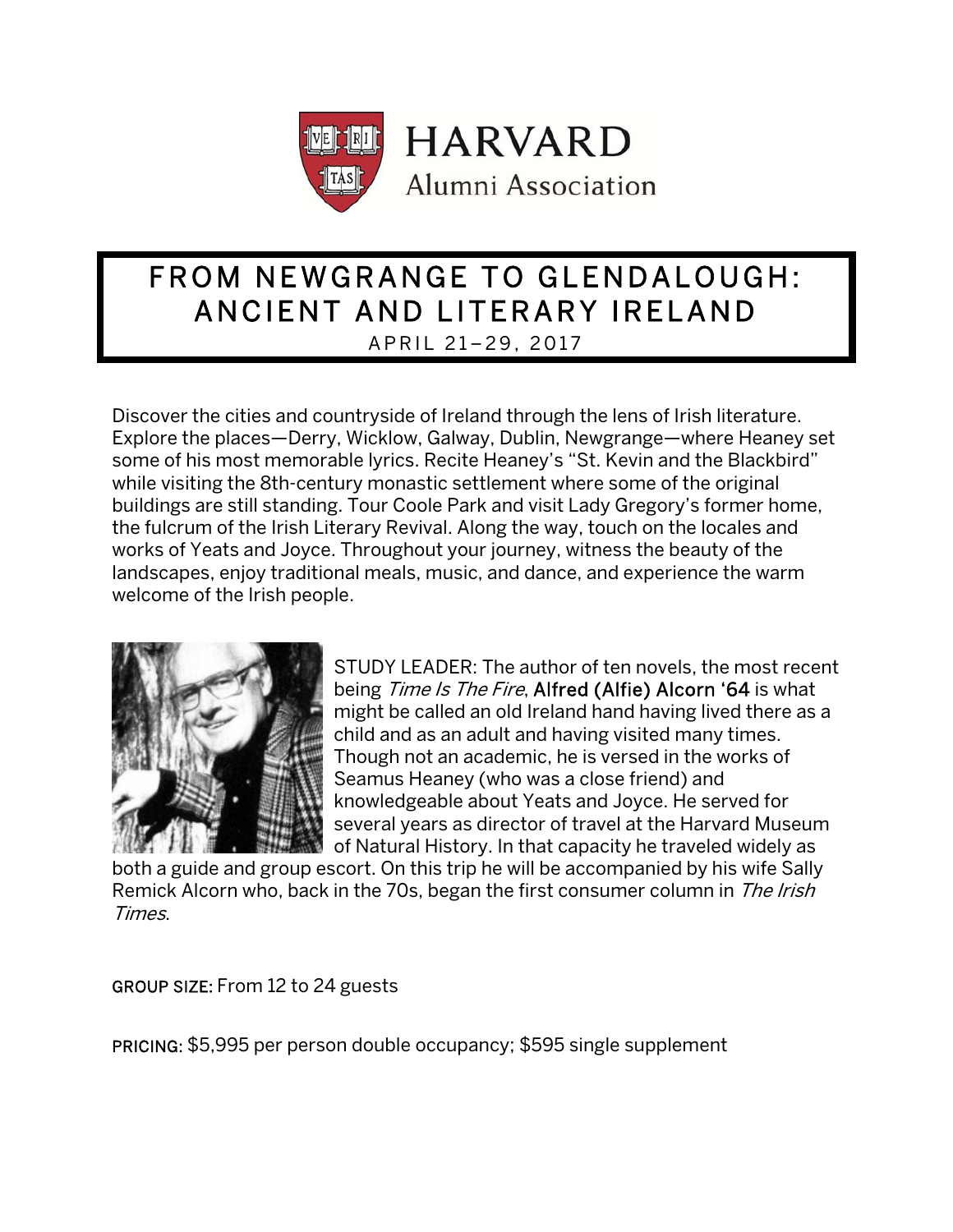# SCHEDULE BY DAY

B=Breakfast, L=Lunch, D=Dinner

### FRIDAY, APRIL 21

DEPART U.S. FOR IRELAND

Depart the U.S. on independent flights to Dublin. Most flights arrive early in the morning. If you would like to be guaranteed an early check-in at the Brooks Hotel in Dublin you must book an extra night. We can assist you with those arrangements.

### SATURDAY, APRIL 22

DUBLIN

Upon arrival in Dublin early Saturday morning, meet your driver and local host.

Visit Kilmainham Gaol (Jail) early in the morning. Transfer to the Brooks Hotel for check-in (early check in option is available if required).

Enjoy a traditional Irish breakfast and the remainder of the morning at leisure to recover after your long flight.

This afternoon, explore historical Dublin City on a leisurely historical walking tour. A historian will provide an introduction to Dublin's landmarks, from medieval walls and Viking remains around Wood Quay to the architectural splendors of Georgian Dublin and highlights of Irish history.

In the evening regroup for a welcome reception.

Overnight: Brooks Hotel(B)

#### SUNDAY, APRIL 23 DUBLIN

Depart the hotel early this morning, stopping in a local eatery in Sandycove for a hearty and delicious breakfast.

Take an eastside stroll to the James Joyce Tower in Sandycove. The tower, best known for its appearance in *Ulysses*, today houses a museum with letters, photographs, and rare editions of Joyce's work. Here you will meet the chairman of the "Friends of Joyce Tower Society" who will captivate you with tales of Joyce and the Tower.

Proceed to the Glendalough Monastic Settlement. For thousands of years people have been drawn to 'the valley of the two lakes' for its spectacular scenery, rich history, archaeology, and abundant wildlife.

Indulge in a traditional Sunday lunch in Hunters Hotel, a personal favorite of the Heaneys'.

Meet with Sheila Clarke, a local historian and writer who was a personal friend of the Heaney Family. She was instrumental in bringing about the Ashford Community and Heritage Centre, which Séamus and Marie supported.

Return to Dublin and enjoy dinner and the evening independently. For those who feel like a bit of music, take a stroll from the hotel to a traditional Irish music session in a nearby pub.

Overnight: Brooks Hotel(B, L)

### MONDAY, APRIL 24

NEWGRANGE / BELFAST / COOKSTOWN

After breakfast, depart for Northern Ireland.

En route, enjoy a site visit to Newgrange in the Boyne Valley in Ireland's Ancient East. Stop at the Battle of the Boyne Visitor Centre, the site of an infamous historic battle between two rival monarchs, King James II and his son-inlaw William III, who clashed violently with fearful consequences.

Enjoy a casual lunch at the Battle of the Boyne Valley Visitor Centre before continuing to the Titanic Museum in Belfast.

Check into your hotel in the early evening and enjoy dinner at the hotel.

Overnight: Glenavon House Hotel, Cookstown (B, L, D)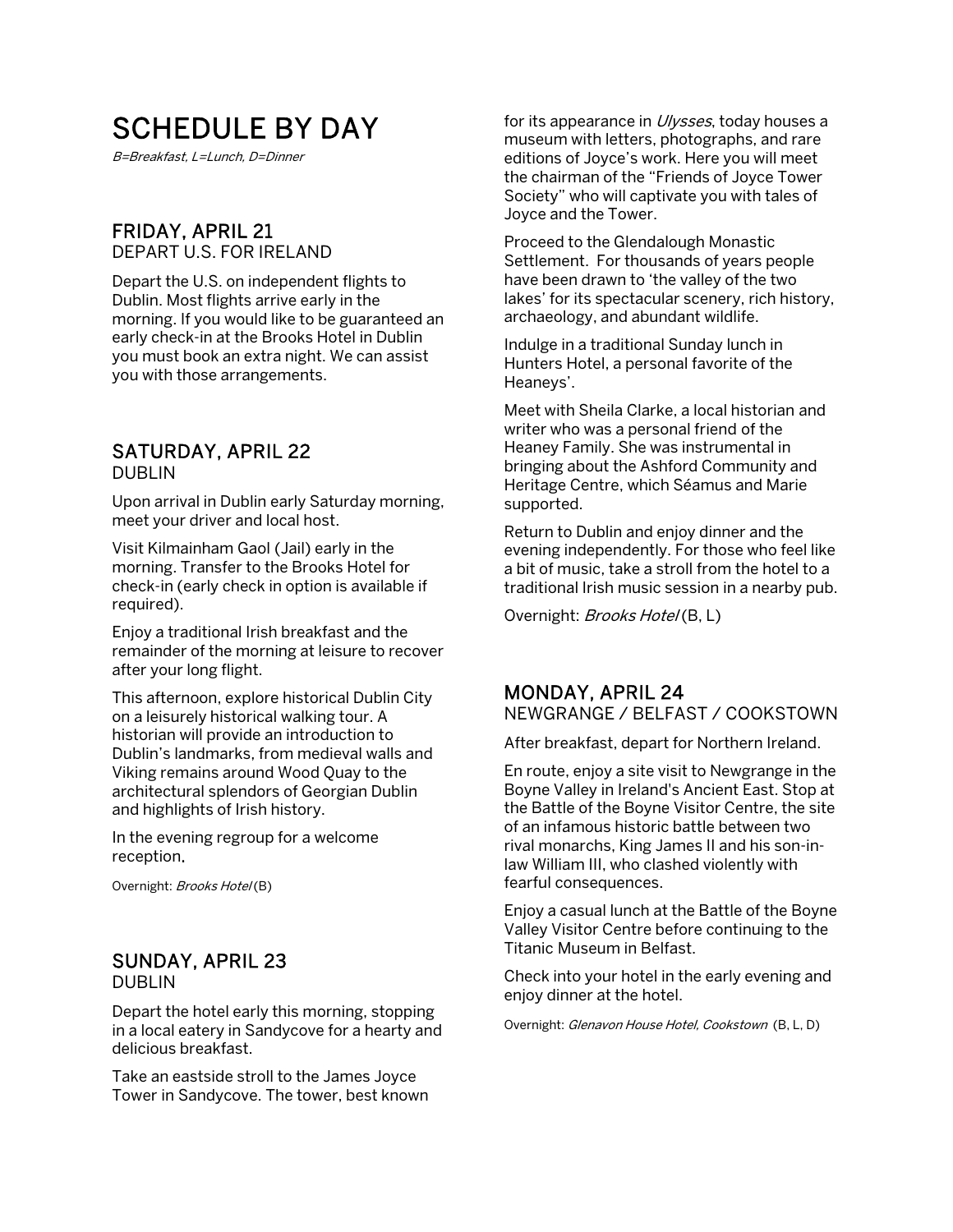## TUESDAY, APRIL 25

MAGHERAFELT / COOKSTOWN

Travel to Bellaghy and step into Seamus Heaney HomePlace in the company of Brian McCormick, Heaney's nephew. Immerse yourself into the world of the boy who drew his inspiration from this landscape and these people. The Seamus Heaney HomePlace echoes his life, his literature, and his legacy.

See and hear for yourself on the video wall how he is remembered by his family and friends – and how his work and his friendship was valued by global and cultural leaders.

Step into a re-creation of Seamus Heaney's attic study. Open a window to the words, rhythm, and rhyme which have made Seamus Heaney a literary phenomenon.

After lunch in the HomePlace, travel the byroads and high roads of South Derry in the company of scholars of Heaney's work and some knowledgeable locals with close connections to the Heaney family. This will be a journey through Seamus Heaney's life and literature, stopping at many iconic places such as Mossbawn Farm (Heaney's childhood home), Hill Head Road ("Mid-Term Break"), Magherafelt ("Two Lorries"), the Forge, Louden's Buthers, Moyola Football Club, Church island, and St. Mary's Churchyard in Bellaghy.

Finish off a special day with an early evening celebration at the HomePlace followed by a casual dinner in a local pub.

Overnight: Glenavon House Hotel, Cookstown (B, L, D)

### WEDNESDAY, APRIL 26

**GAI WAY** 

Depart Cookstown after breakfast and head toward County Sligo.

Sligo is regarded as Yeats country and is home to the Yeats Memorial Building, which contains an extensive library of items of special interest to Yeatsean scholars. The building is also headquarters of the Yeats International Summer School and the Sligo Art Gallery.

We will pay our respects at his grave in the churchyard at Drumcliffe.

Next we will visit the Perceval Family in Temple House, a classical Georgian manor set in a private estate of over 1,000 acres, overlooking a lakeside castle of the Knights Templar. Tour the house with the owners, Roderick and Helena Perceval, followed by lunch.

Proceed to Galway City and check into the Glenlo Abbey Hotel.

For those who wish, transfer into the city center for an independent dinner, a stroll around the "City of Tribes," and perhaps check out traditional music session in a local pub.

Overnight: Glenlo Abbey Hotel (B, L)

#### THURSDAY, APRIL 27 GALWAY

In the morning, visit Kylemore Abbey, the "Jewel of the West," for a tour of the abbey and its gardens. The University of Notre Dame, which has an onsite presence at Kylemore, will host a discussion with a local academic about Irish language writers and the importance of Gaelic in the context of Irish literature and social evolution

Have lunch on your own in Kylemore and enjoy some free time to explore.

In the afternoon, visit Killary Sheep Farm, a traditional working mountain farm. Watch traditional sheep searing demonstrations, skilled sheepdog demonstrations, and traditional peat cutting with hand-held tools.

In the evening, the Founder of Brigit's Garden will host a dinner of local produce for the group. After dinner, join Alfie for an evening of poetry and prose by candlelight at the Round House in the Celtic Gardens.

Overnight: Glenlo Abbey Hotel (B, D)